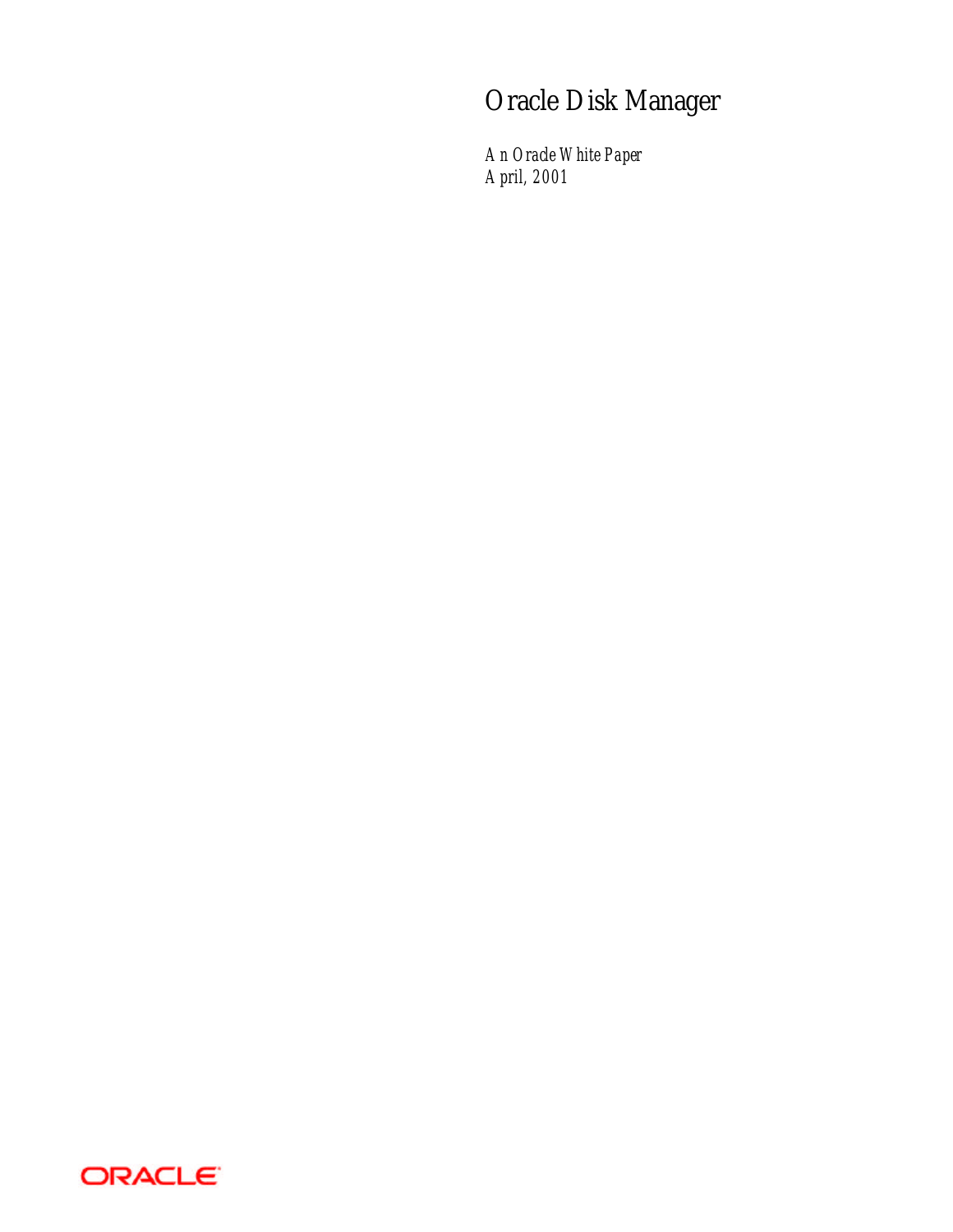# Oracle Disk Manager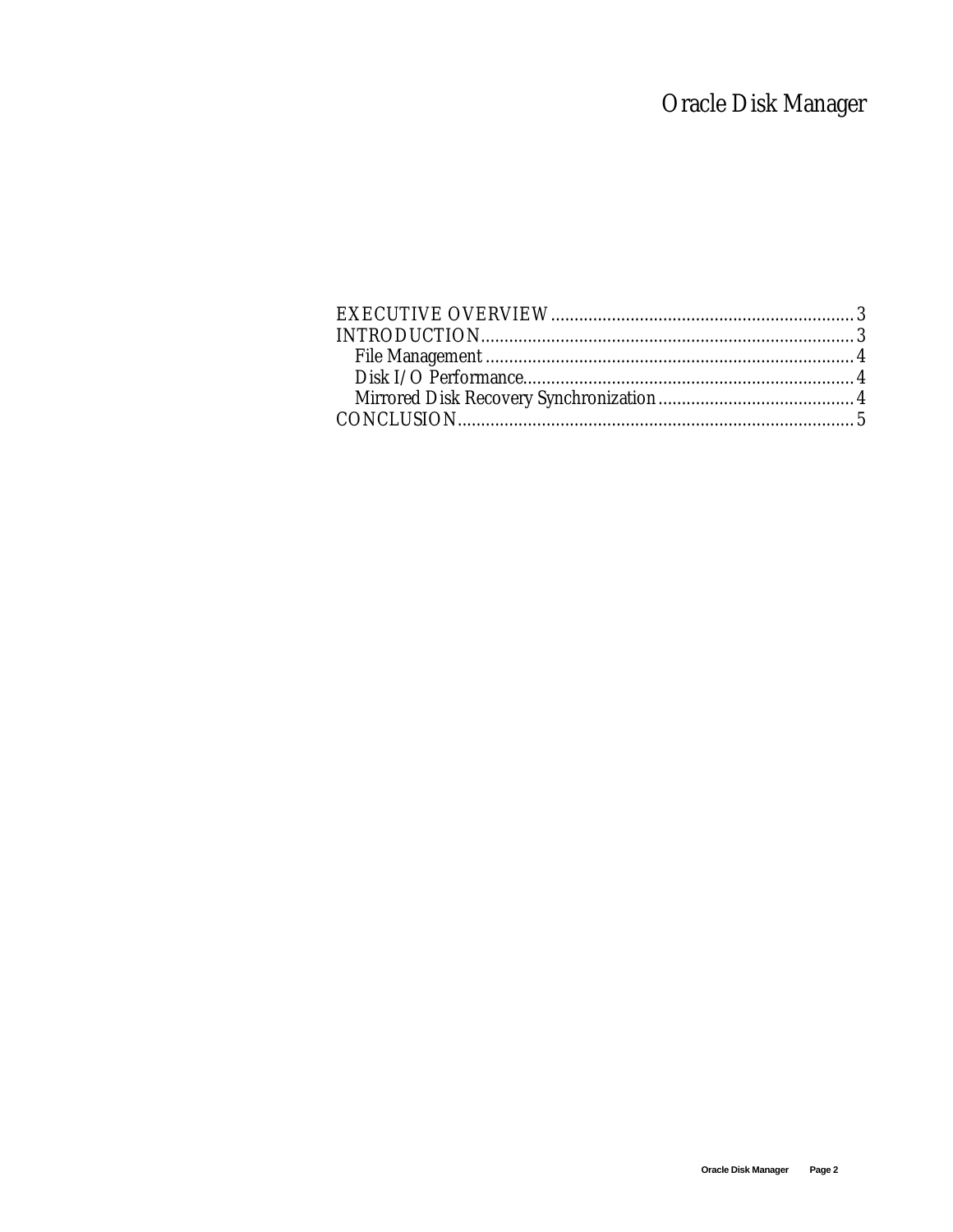# **EXECUTIVE OVERVIEW**

In today's complex, heterogeneous computing environment, Oracle database administrators face many challenges. For example, they need to manage database growth, ensure data availability, and improve performance -- all at the same time.

Oracle9*i* introduces many new features that address these challenges, one such feature is the new Oracle Disk Manager (ODM) interface. ODM is a disk management interface defined by Oracle to enhance file management and disk I/O performance. When implemented in a file system or a logical volume manager, ODM provides many benefits including simplified file administration, improved file integrity, and reduced system overhead.

### **INTRODUCTION**

Oracle Disk Manager is highly optimized for Oracle. For example, the ODM interface allows Oracle kernel to allocate/release disk space, manage tablespaces, and read/write disk blocks directly.

ODM supports all I/O operations, including asynchronous I/O, on both file system files and raw partitions. It allows for all file I/O types on both system files and raw partitions with one system call, which is not possible with native operating system call. ODM includes an advanced file management infrastructure that enables the Oracle Server to create and initialize a file in an atomic operation, which reduces possible file creation errors. ODM eliminates file descriptors, which simplifies operating system kernel configuration and saves operating system resources.

Other ODM capabilities include special locking modes that prevent errors and ability to pass usage hints, such as Oracle file type information and I/O priorities, for third party application integration.

ODM is compatible with Oracle's new and existing features such as Oracle Managed Files (OMF), Recovery Manager (RMAN), and Oracle Mirror Resilvering. ODM is also compatible with the new Oracle Real Application Clusters.

Oracle9*i* automatically takes advantage of ODM interface when the underlying file system or logical volume manager becomes ODM enabled.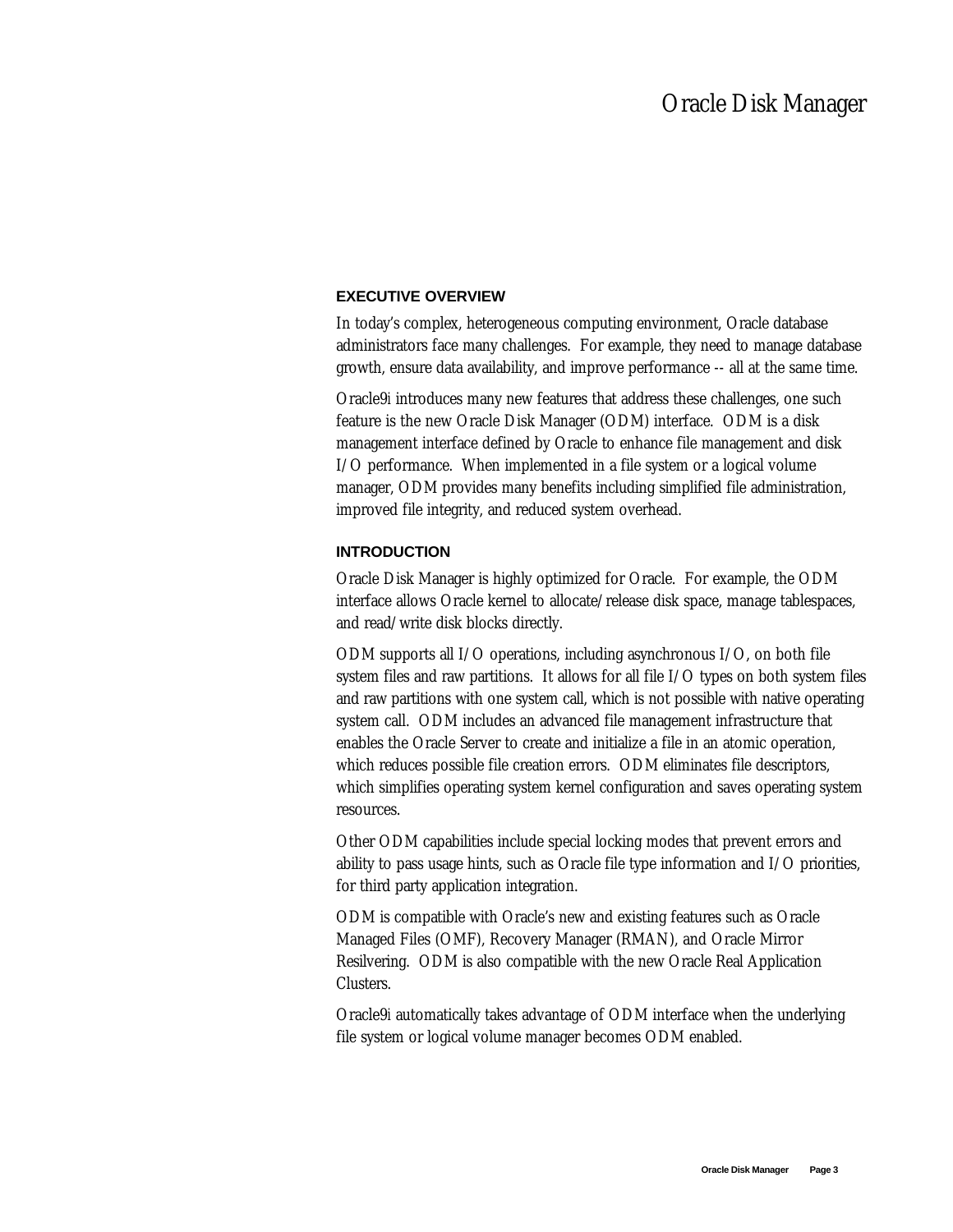#### **File Management**

The ODM interface provides alternative means of creating, deleting, and accessing files. A file is considered an ODM file if it is in a file system that supports ODM interface. An ODM file may be created through this interface or it may be created by other applications through standard interfaces. Files that are not ODM files might be accessible through this interface for operations other than create/delete. An example is raw disk access.

ODM files can be backed up and recovered through the Oracle Recovery Manager (RMAN) interface, which allows Oracle to manage the backup and the restore. Backup and restore using RMAN proxy copy is supported. Third party tools may also be used to backup and restore ODM files.

In the ODM interface, a file is opened for access through an "identify" call. Oracle uses a key to ensure that only one Oracle database has the file identified for writing. An attempt by another instance to identify an already identified file will fail if a different key is supplied. This will prevent accidental database corruption by starting two instances that refer to the same file.

When Oracle is creating and loading ODM files, the file does not appear in the namespace, and thus cannot be identified or opened by any other process until the new file is committed. This atomic file creation feature makes adding data files to a database less error prone.

When Oracle creates ODM files, the name selected can be specified to be unique, in which case a "unique string" is inserted into the file name. The "unique string" represents a time sequence, and thus differs from all unique strings that have been used before, even on files that have deleted.

# **Disk I/O Performance**

The standard file I/O interface is not optimal for the Oracle kernel. The Oracle kernel wants to be able to open many files, execute many asynchronous I/O operations concurrently, minimize the number of calls to the operating system, and execute some synchronous I/O operations. In the ODM interface, a single call is used to submit multiple new I/O requests, to get the completion status for multiple requests, and to perform multiple synchronous I/O operations. Rather than having every execution thread open every file, a file is "identified" by one execution thread for access by all threads in an Oracle instance. This eliminates thousands of file descriptors, thereby simplifying operating system kernel configuration and saving operating system resources.

#### **Mirrored Disk Recovery Synchronization**

When a system with host based mirroring fails, the disk mirrors must be resynchronized before normal processing continues. Oracle provides resilvering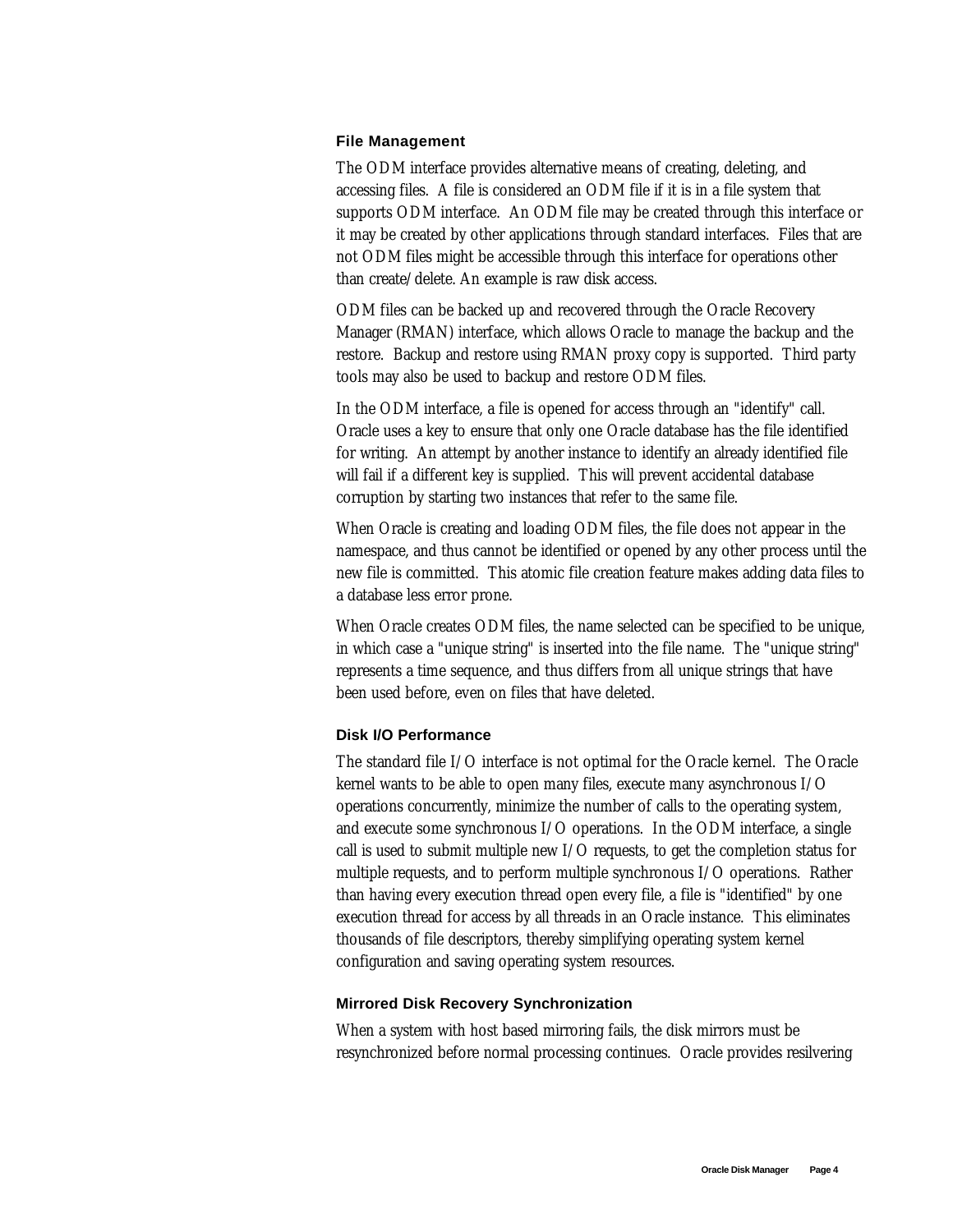support to recover mirrors efficiently. The ODM interface lets Oracle know when it is responsible for this resynchronization. The interface also has optional facilities to allow Oracle access to individual sides of a mirror for repairing some kinds of corruption.

# **CONCLUSION**

By leveraging Oracle kernel knowledge, Oracle9*i* offers highly optimized I/O operations through Oracle Disk Manager interface that simplify file administration, improve file integrity, and reduce system overhead.

ODM helps Oracle database administrators to manage database growth, ensure data availability, and improve performance -- all at the same time.